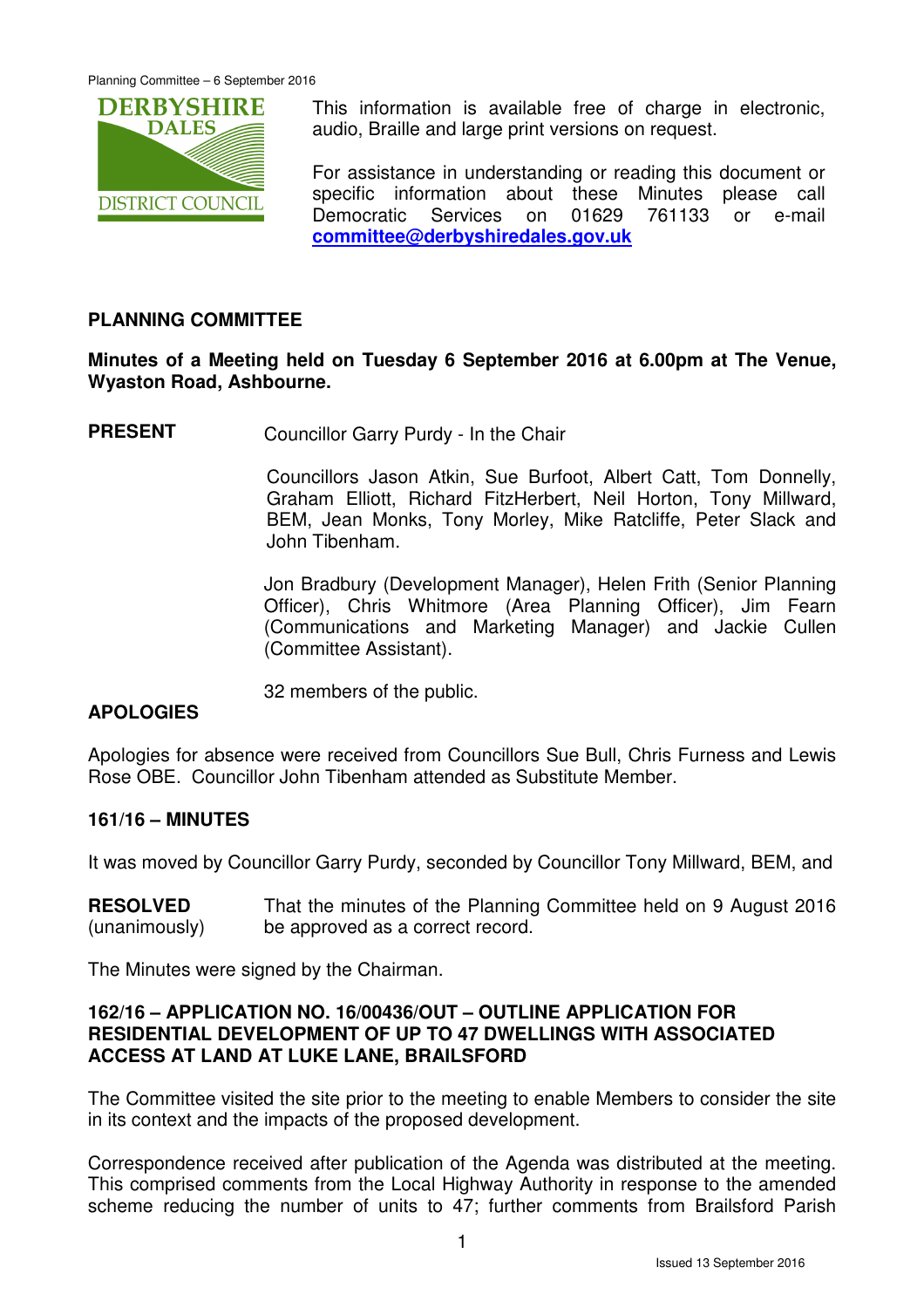Council, and key issues contained in 6 letters of objection received from local residents. The Development Manager acknowledged receipt of a letter of representation from Action Team Brailsford earlier in the week addressed to the Head of Corporate Services, and addressed the key issues contained therein.

In accordance with the procedure for public participation, Councillor Hugh Stevenson (Brailsford Parish Council), Mr Michael Cannon (resident), Mrs Fiona Haslam (resident), Mrs Diane Minshall (resident), Mr Tim Taylor (resident), Miss Emma Thacker (resident) and Councillor Simon Thompson spoke against the application. Ms Kathryn Young (Agent) spoke in favour of the application.

The Senior Planning Officer advised that the Local Highway Authority had recommended an additional condition to provide compensatory car parking on site as opposed to utilising the lay-by (Condition 28). This additional condition was set out in the late correspondence. The Senior Planning Officer also confirmed that the approved plan in relation to this application should be revision D, not C, dated 25 August 2016.

It became apparent from some of the speakers' comments that not everybody was using the correct plan revision. The Chairman adjourned the meeting for a few minutes to enable the Development Manager to liaise with members of the public. As a result of those consultations it became apparent that the amended plan under consideration had not been labled as such on the Council's website. Consequently, in the interests of transparency it was proposed that the application be deferred until the next meeting of the Planning Committee.

It was moved by Councillor Mike Ratcliffe, seconded by Councillor Peter Slack and

**RESOLVED** (unanimously) That this application be deferred until the next meeting of this Committee in order to allow members of the public to assess the revised site plan.

#### **163/16 – APPLICATION NO. 16/00309/REM – RESIDENTIAL DEVELOPMENT – RESERVED MATTERS APPLICATION FOR THE ERECTION OF 103 DWELLINGS (OUTLINE PERMISSION 15/00319/OUT) AT LAND SOUTH OF LEYS FARM, WYASTON ROAD, ASHBOURNE**

The Committee visited the site prior to the meeting to allow Members to fully assess the impact of the development on the local environment and the residential amenity of the occupants of existing dwellings.

Correspondence received after publication of the agenda was distributed at the meeting.

In accordance with the procedure for public participation, Councillor Sandra Spencer (Ashbourne Town Council), Mr Peter Fox (resident) and Mr Richard Lakin (resident) spoke against the application.

The Development Manager agreed to act on the Committee's behalf in writing to the Local Highway Authority with regard to the allocation of the £95,000 previously secured by the Local Planning Authority towards highway network improvements within the area to offset any detrimental impacts arising as a result of the level of development proposed.